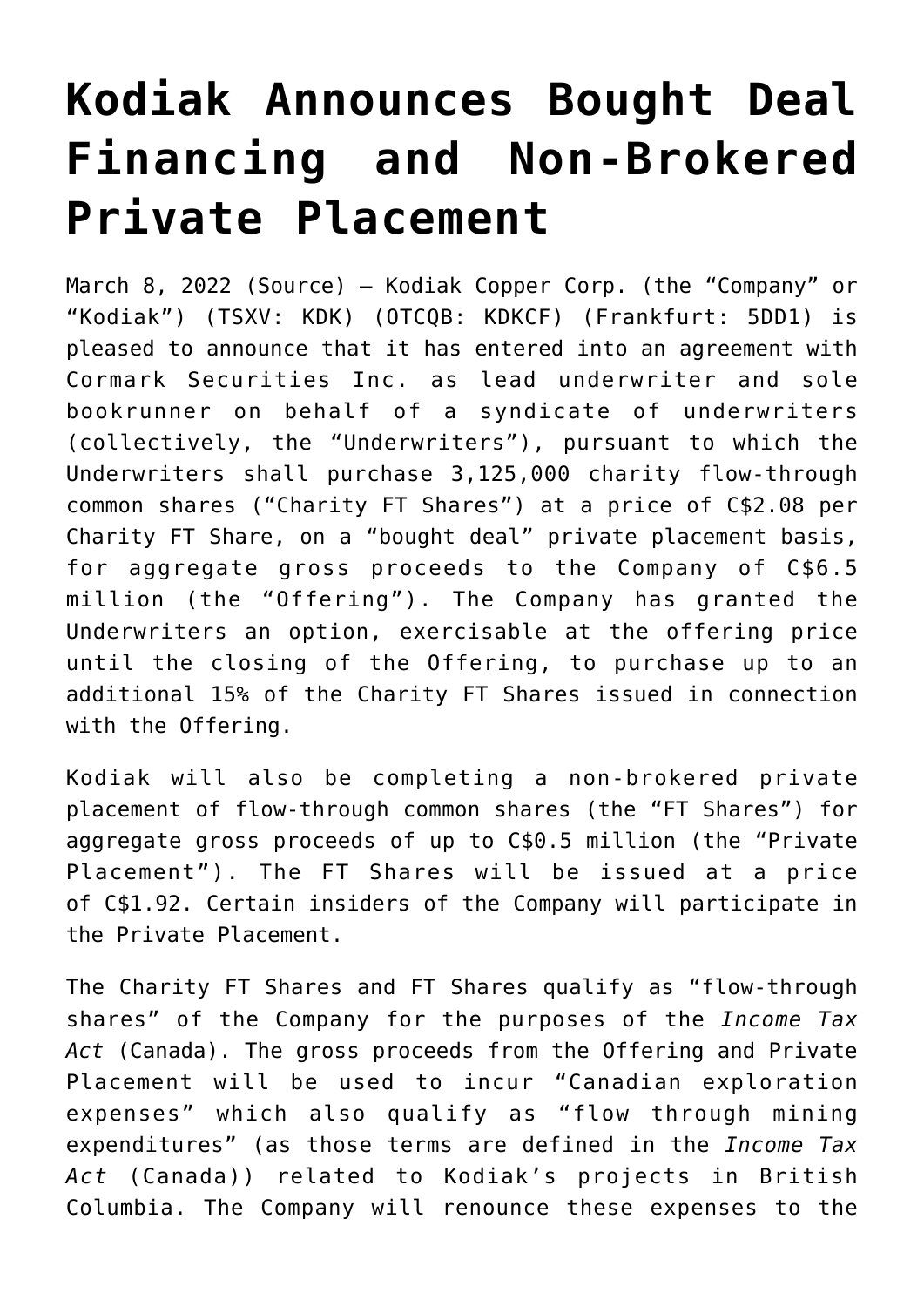purchasers with an effective date of no later than December 31, 2022.

The Offering and Private Placement are scheduled to close on or about March 31, 2022 and is subject to certain conditions including, but not limited to, the receipt of all necessary regulatory and other approvals including the approval of the TSX Venture Exchange. The Charity FT Shares and FT Shares will be subject to a four month hold period from the date of closing.

This press release does not constitute an offer to sell or a solicitation of an offer to buy any of the securities in the United States. The securities have not been and will not be registered under the *United States Securities Act of 1933*, as amended (the "U.S. Securities Act"), or any state securities laws and may not be offered or sold within the United States or to or for the account or benefit of a U.S. person (as defined in Regulation S under the U.S. Securities Act) unless registered under the U.S. Securities Act and applicable state securities laws or an exemption from such registration is available.

On behalf of the Board of Directors

**Kodiak Copper Corp.**

*Claudia Tornquist* President & CEO

## **About Kodiak Copper Corp.**

Kodiak is focused on its 100% owned copper porphyry projects in Canada and the USA. The Company's most advanced asset is the MPD copper-gold porphyry project in the prolific Quesnel Trough in south-central British Columbia, Canada, where the Company made a discovery of high-grade mineralization within a wide mineralized envelope in 2020. Kodiak also holds the Mohave copper-molybdenum-silver porphyry project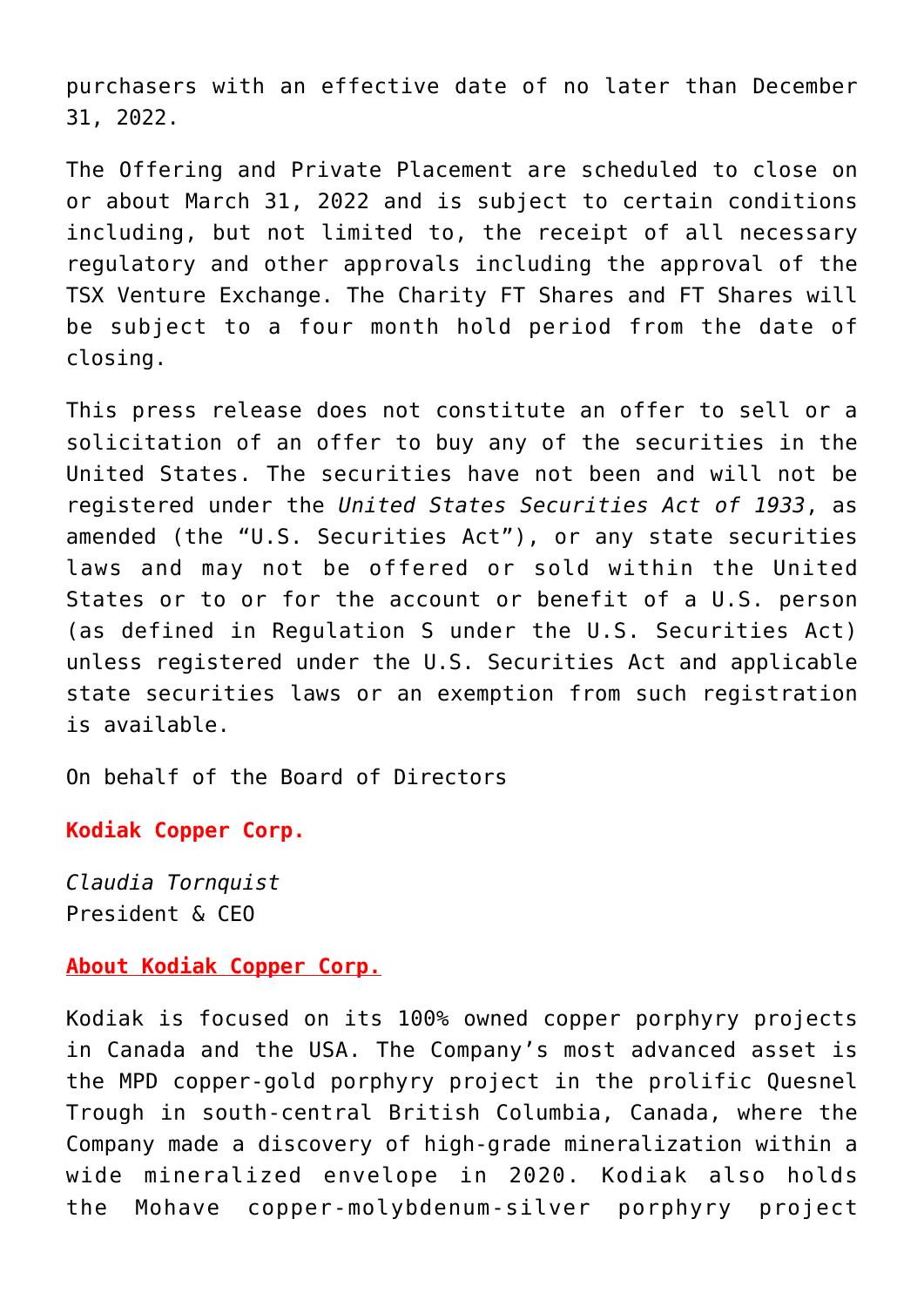in Arizona, USA, near the world-class Bagdad mine. Kodiak's porphyry projects have both been historically drilled and present known mineral discoveries with the potential to hold large-scale deposits.

Kodiak's founder and Chairman is Chris Taylor who is wellknown for his gold discovery success with Great Bear Resources. Kodiak is also part of Discovery Group led by John Robins, one of the most successful mining entrepreneurs in Canada.

## **Cautionary Note Regarding Forward Looking Information**

*Neither TSX Venture Exchange nor its Regulation Services Provider (as that term is defined in the policies of the TSX Venture Exchange) accepts responsibility for the adequacy or accuracy of this release.*

*Forward Looking Statement (Safe Harbor Statement): This press release contains forward looking statements within the meaning of applicable securities laws. The use of any of the words "anticipate", "plan", "continue", "expect", "estimate", "objective", "may", "will", "project", "should", "predict", "potential" and similar expressions are intended to identify forward looking statements. In particular, this press release contains forward looking statements concerning the Offering and Private Placement, including the proposed use of proceeds, the participation of Teck and/or certain insiders of the Company in the Offering or the Private Placement, the closing date of the Offering and Private Placement, and the expected receipt of regulatory and stock exchange approvals. Although the Company believes that the expectations and assumptions on which the forward looking statements are based are reasonable, undue reliance should not be placed on the forward looking statements because the Company cannot give any assurance that they will prove correct. Since forward looking statements address future events and conditions, they involve inherent assumptions, risks and uncertainties. Actual results could*